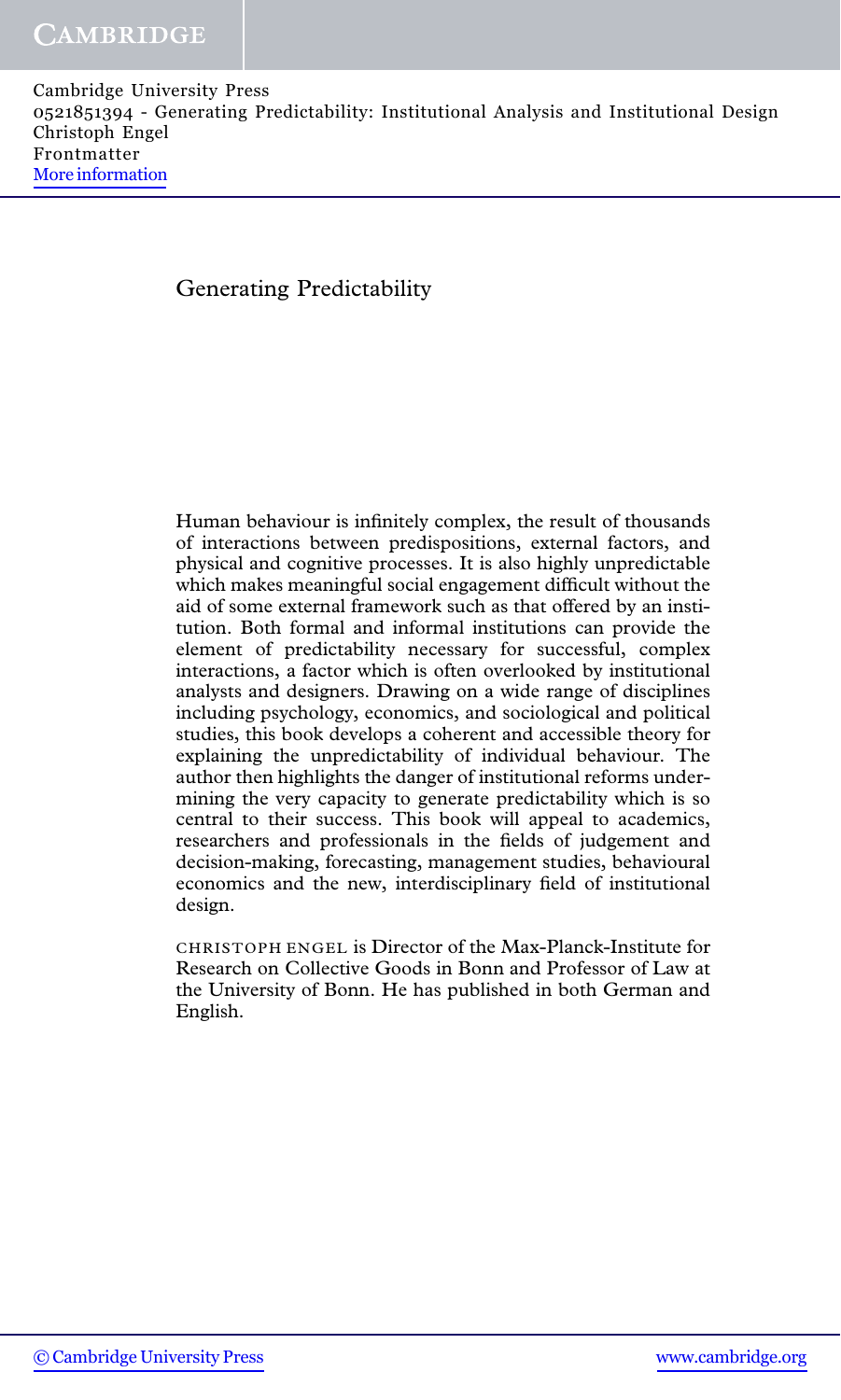# Generating Predictability

Institutional Analysis and Institutional Design

Christoph Engel

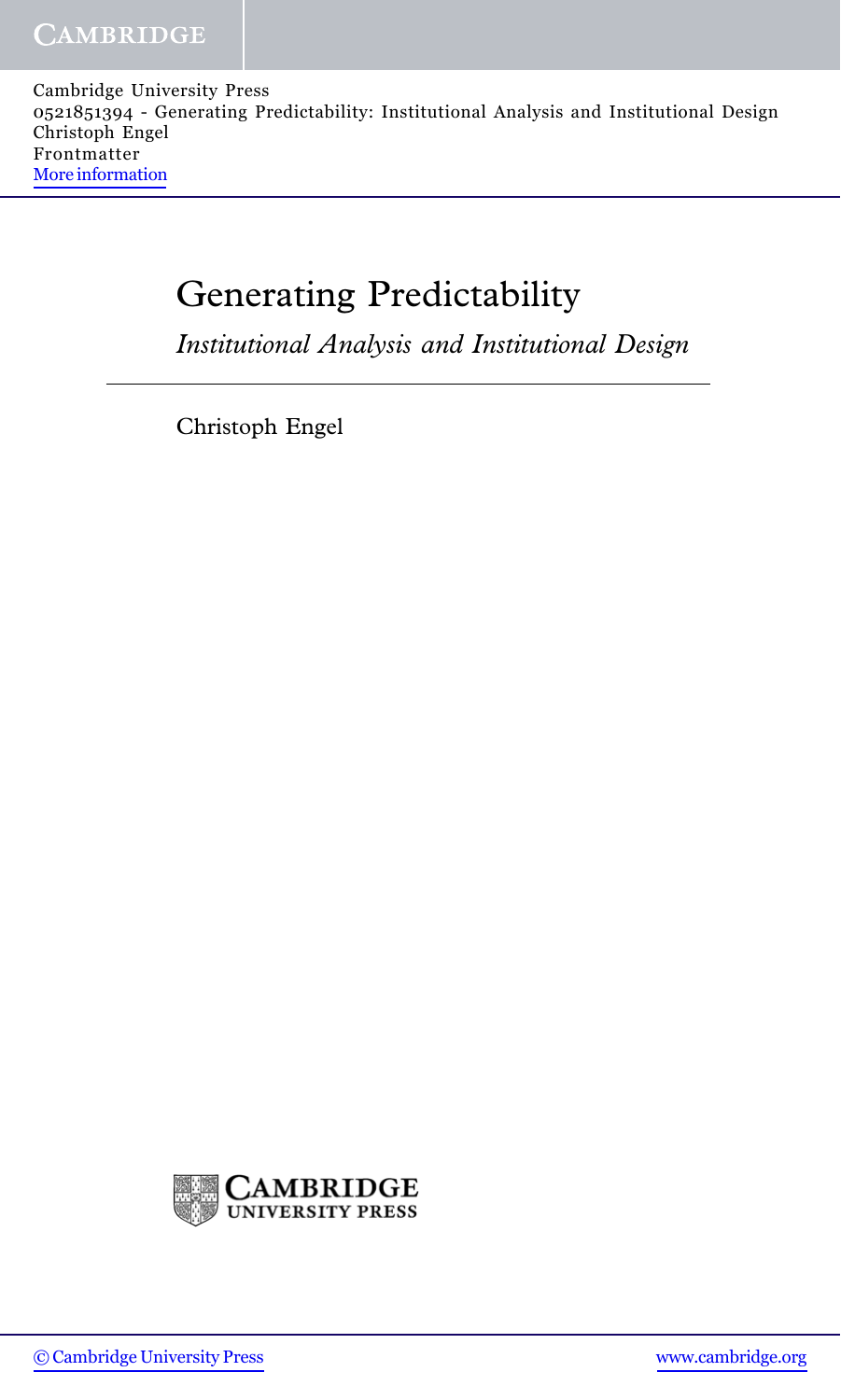| Cambridge University Press                                                               |
|------------------------------------------------------------------------------------------|
| 0.521851394 - Generating Predictability: Institutional Analysis and Institutional Design |
| Christoph Engel                                                                          |
| Frontmatter                                                                              |
| More information                                                                         |

CAMBRIDGE UNIVERSITY PRESS Cambridge, New York, Melbourne, Madrid, Cape Town, Singapore, São Paulo

Cambridge University Press The Edinburgh Building, Cambridge, CB2 2RU, UK

Published in the United States of America by Cambridge University Press, New York

www.cambridge.org Information on this title: www.cambridge.org/9780521851398

© Christoph Engel 2005

This book is in copyright. Subject to statutory exception and to the provisions of relevant collective licensing agreements, no reproduction of any part may take place without the written permission of Cambridge University Press.

First published 2005

Printed in the United Kingdom at the University Press, Cambridge

A catalogue record for this book is available from the British Library

ISBN-13 978-0-521-85139-8 hardback ISBN-10 0-521-85139-4 hardback

Cambridge University Press has no responsibility for the persistence or accuracy of URLs for external or third-party internet websites referred to in this book, and does not guarantee that any content on such websites is, or will remain, accurate or appropriate.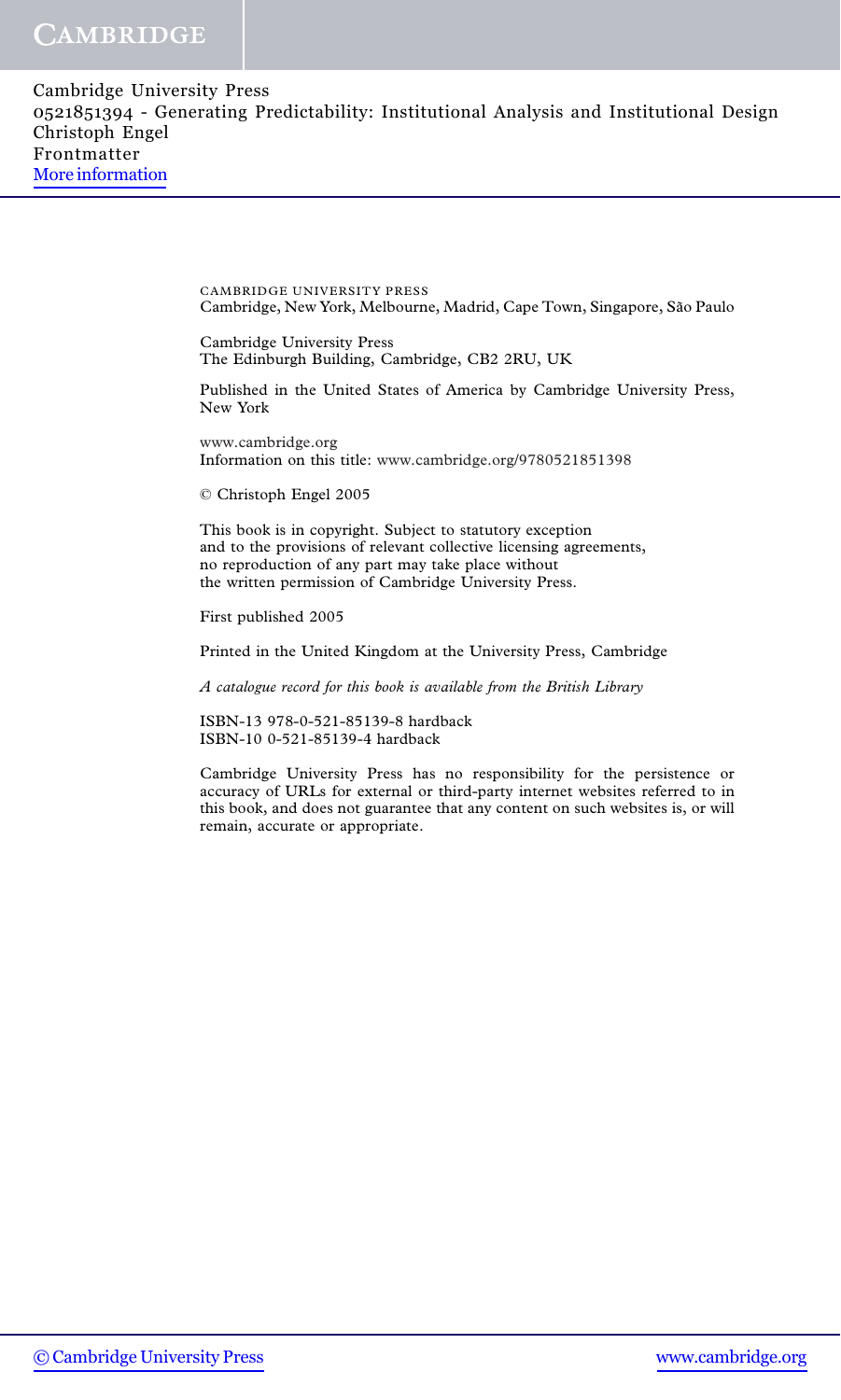## Contents

| Preface         |               |              | page ix                                  |              |
|-----------------|---------------|--------------|------------------------------------------|--------------|
| <b>Notation</b> |               | Xİ           |                                          |              |
| 1               |               | Introduction |                                          | 1            |
|                 | 1.1           | The puzzle   |                                          | $\mathbf{1}$ |
|                 | 1.2           |              | The policy problem                       | 7            |
|                 | 1.3           |              | An interdisciplinary approach            | 10           |
|                 | 1.4           |              | Related approaches in the literature     | 10           |
|                 | 1.5           |              | Organisation of the book                 | 16           |
|                 | $1.6^{\circ}$ | Addressees   |                                          | 17           |
| 2               |               |              | The psychological predictability problem | 20           |
|                 | 2.1           |              | Introduction                             | 20           |
|                 |               | 2.1.1        | Making predictability problems visible   | 20           |
|                 |               |              | 2.1.2 A unified theory of the mind?      | 21           |
|                 |               |              | 2.1.3 Micro-nano-pico analysis           | 22           |
|                 |               |              | 2.1.4 Actor constellations               | 24           |
|                 | $2.2^{\circ}$ |              | The nano level                           | 24           |
|                 |               | 2.2.1        | Introduction                             | 24           |
|                 |               |              | 2.2.2 Plurality of mental tools          | 26           |
|                 |               |              | 2.2.3 Cognition                          | 30           |
|                 |               |              | 2.2.4 Judgement                          | 38           |
|                 |               |              | 2.2.5 Memory                             | 41           |
|                 |               |              | 2.2.6 Learning                           | 42           |
|                 |               | 2.2.7        | Motivation                               | 43           |
|                 |               | 2.2.8        | Emotions                                 | 49           |
|                 |               | 2.2.9        | Choice                                   | 50           |
|                 |               | 2.2.10       | Behaviour under perceived risk           | 52           |
|                 |               |              | 2.3 The nano/micro divide                | 55           |
|                 | 2.4           |              | The pico level                           | 56           |
|                 | 2.5           | Effects      |                                          | 57           |
|                 |               |              | 2.5.1 Introduction                       | 57           |

v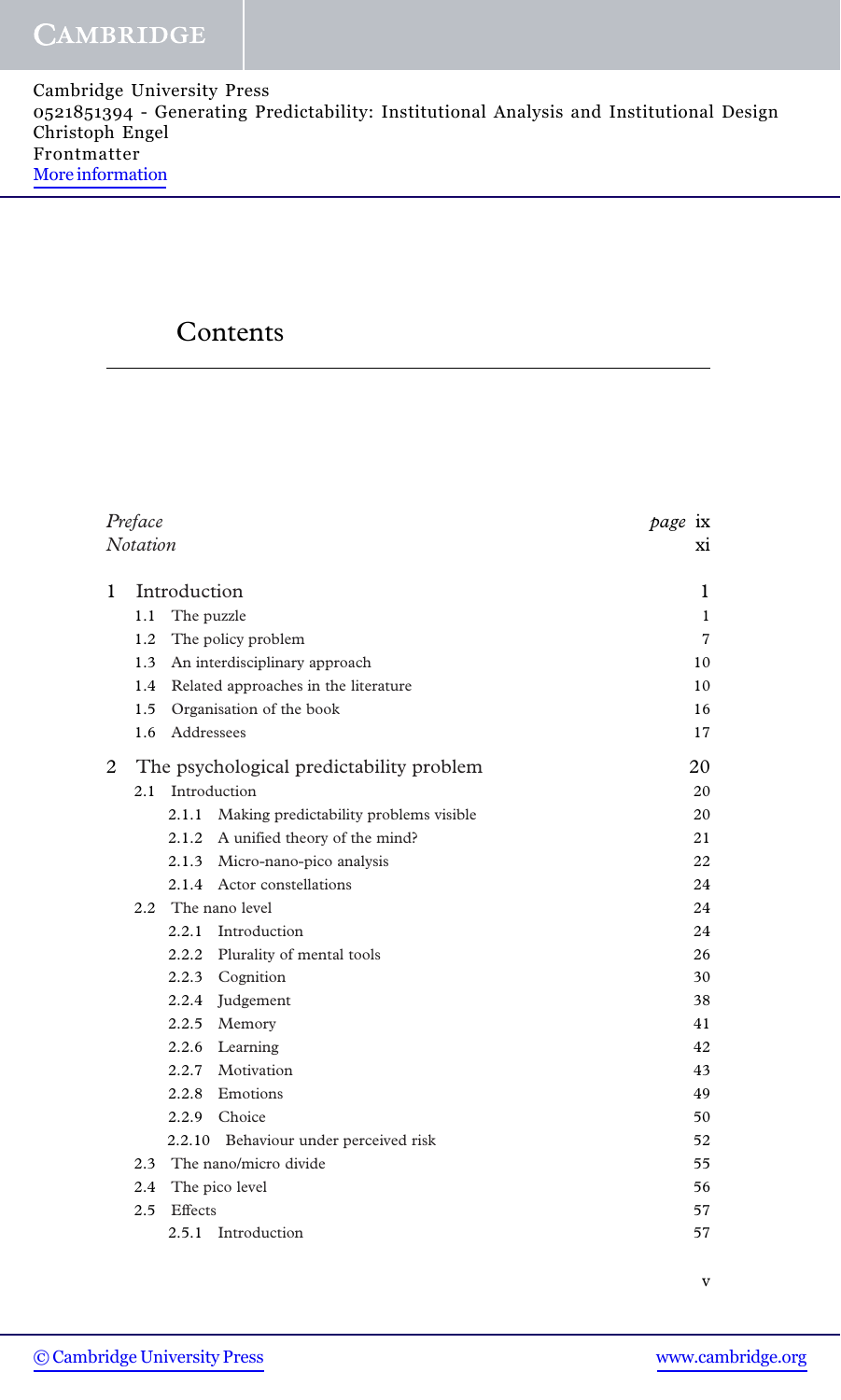| Cambridge University Press                                                              |  |
|-----------------------------------------------------------------------------------------|--|
| 0521851394 - Generating Predictability: Institutional Analysis and Institutional Design |  |
| Christoph Engel                                                                         |  |
| Frontmatter                                                                             |  |
| More information                                                                        |  |

| vi |     |                 | Contents                                              |     |
|----|-----|-----------------|-------------------------------------------------------|-----|
|    |     |                 | 2.5.2 Variance over time                              | 59  |
|    |     |                 | 2.5.3 Variance across contexts                        | 60  |
|    |     |                 | 2.5.4 Variance across individuals                     | 61  |
| 3  |     |                 | Rational choice responses                             | 65  |
|    | 3.1 |                 | Introduction                                          | 65  |
|    |     |                 | 3.2 Game theoretic model                              | 68  |
|    |     |                 | 3.2.1 Introduction                                    | 68  |
|    |     |                 | 3.2.2 The model                                       | 71  |
|    |     |                 | 3.2.3 Types of games                                  | 75  |
|    |     |                 | 3.2.4 Artificially increased unpredictability         | 87  |
|    |     |                 | $3.2.5$ Signals                                       | 89  |
|    |     |                 | 3.2.6 Alternative languages                           | 90  |
|    | 3.3 |                 | Type revelation                                       | 92  |
|    |     |                 | 3.3.1 Unilateral response by Ego                      | 93  |
|    |     |                 | 3.3.2 Unilateral response by Alter                    | 104 |
|    |     |                 | 3.3.3 Joint decision about individual type revelation | 119 |
|    |     | 3.3.4           | Joint response by interaction partner and actor       | 131 |
|    |     |                 | 3.3.5 Third-party involvement                         | 140 |
|    |     |                 | 3.3.6 Sovereign intervention                          | 146 |
|    |     |                 | 3.3.7 The problem of linking                          | 153 |
|    |     |                 | 3.3.8 The problem of power                            | 157 |
|    |     |                 | 3.3.9 Institutional choice                            | 160 |
|    |     | 3.4 Subsidy/tax |                                                       | 163 |
|    |     |                 | 3.4.1 Characterising the solution                     | 163 |
|    |     |                 | 3.4.2 Unilateral response by Ego                      | 167 |
|    |     |                 | 3.4.3 Unilateral response by Alter                    | 170 |
|    |     |                 | 3.4.4 Joint response by Ego and Alter                 | 173 |
|    |     | 3.4.5           | Response by outside actors                            | 175 |
|    |     | 3.5 Insurance   |                                                       | 176 |
|    |     |                 | 3.5.1 Characterising the solution                     | 177 |
|    |     |                 | 3.5.2 Unilateral response by Ego                      | 178 |
|    |     |                 | 3.5.3 Unilateral response by Alter                    | 180 |
|    |     |                 | 3.5.4 Joint response by Ego and Alter                 | 182 |
|    |     | 3.5.5           | Response by outside actors                            | 183 |
|    |     |                 | 3.6 Risk premium                                      | 185 |
|    |     |                 | 3.6.1 Characterising the solution                     | 185 |
|    |     |                 | 3.6.2 Unilateral response by Ego                      | 186 |
|    |     |                 | 3.6.3 Unilateral response by Alter                    | 187 |
|    |     | 3.6.4           | Joint response by Ego and Alter                       | 189 |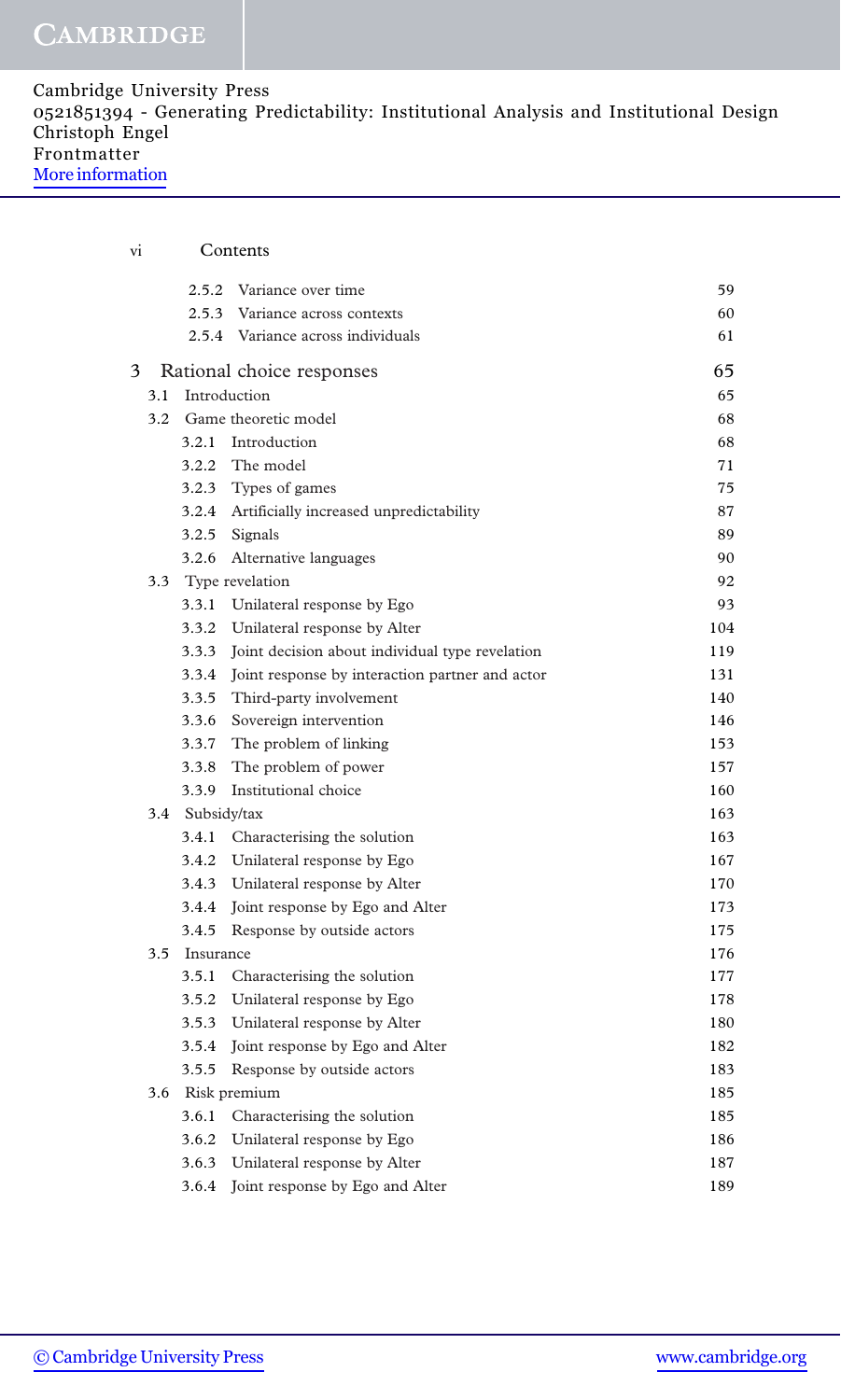| Cambridge University Press                                                              |  |
|-----------------------------------------------------------------------------------------|--|
| 0521851394 - Generating Predictability: Institutional Analysis and Institutional Design |  |
| Christoph Engel                                                                         |  |
| Frontmatter                                                                             |  |
| More information                                                                        |  |
|                                                                                         |  |

|     | Contents                                                                           | vii   |
|-----|------------------------------------------------------------------------------------|-------|
|     | 3.6.5 Response by outside actors                                                   | 190   |
| 3.7 | Summary                                                                            | 190   |
| 4   | Behaviourally informed responses                                                   | 192   |
| 4.1 | Introduction                                                                       | 192   |
| 4.2 | The limited ability of actors to comply                                            | 194   |
|     | 4.2.1<br>The problem                                                               | 194   |
|     | 4.2.2<br>Solutions                                                                 | 196   |
|     | 4.3 Behaviourally informed responses                                               | 197   |
|     | 4.3.1 Introduction                                                                 | 197   |
|     | 4.3.2 Exploiting the plurality of mental tools                                     | 199   |
|     | 4.3.3 Cognitive route                                                              | 205   |
|     | 4.3.4 Motivational route                                                           | 209   |
|     | 4.3.5 Countervailing psychological mechanisms                                      | 211   |
|     | 4.3.6 Opposing values                                                              | 212   |
|     | 4.3.7 Mechanisms for intervention                                                  | 214   |
|     | 4.3.8 Psychological paths                                                          | 217   |
|     | 4.3.9 Institutional designers                                                      | 222.2 |
|     | 4.3.10 Operationalisation                                                          | 227   |
|     | 4.3.11 Formal and informal institutions                                            | 229   |
|     | 4.3.12 Becoming concrete: institutional impact on the choice among<br>mental tools | 233   |
|     | 4.4 Changing the character of the task                                             | 239   |
|     | Ego's task<br>4.4.1                                                                | 239   |
|     | 4.4.2 Alter's task                                                                 | 240   |
|     | 4.5 Summary                                                                        | 241   |
| 5   | Behaviourally determined responders                                                | 243   |
|     | 5.1 Behavioural weaknesses of Ego                                                  | 243   |
|     | 5.1.1 Introduction                                                                 | 243   |
|     | 5.1.2 Plurality of mental tools                                                    | 244   |
|     | 5.1.3 Cognition                                                                    | 245   |
|     | 5.1.4 Motivation                                                                   | 247   |
|     | 5.2 Behavioural strengths of Egos                                                  | 248   |
|     | 5.2.1 Higher degree of rationality                                                 | 248   |
|     | 5.2.2 Better than rational                                                         | 248   |
|     | 5.3 Fully behaviourally informed institutions                                      | 249   |
|     | 5.3.1 Coping with behavioural weaknesses                                           | 249   |
|     | 5.3.2 Exploiting behavioural strengths                                             | 250   |
|     | 5.3.3<br>Changing the character of the task                                        | 251   |
|     | 5.4 Summary                                                                        | 251   |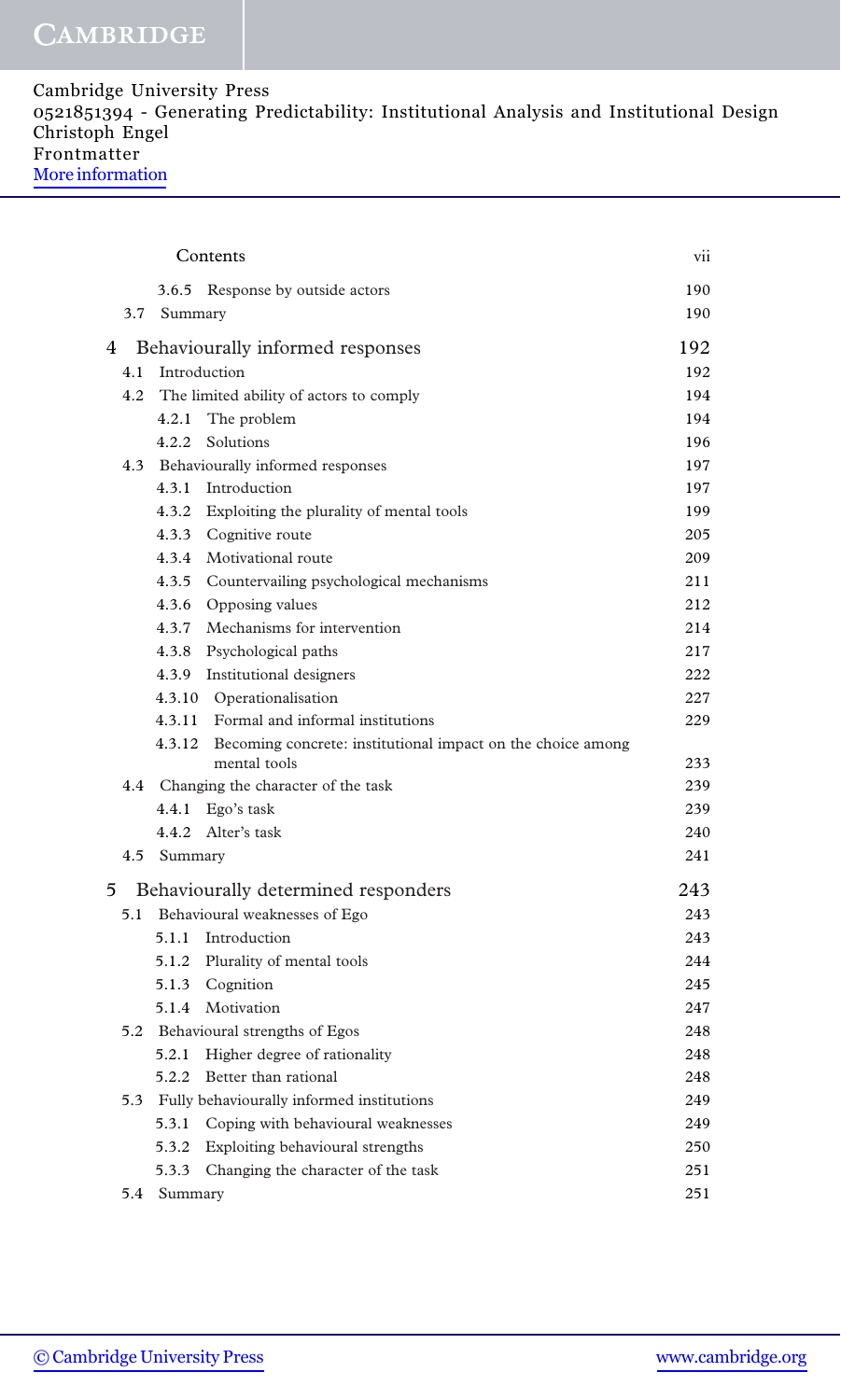| Cambridge University Press                                                              |  |
|-----------------------------------------------------------------------------------------|--|
| 0521851394 - Generating Predictability: Institutional Analysis and Institutional Design |  |
| Christoph Engel                                                                         |  |
| Frontmatter                                                                             |  |
| More information                                                                        |  |

#### viii Contents

| 6 Outlook: implications for interaction with higher complexity        | 253 |
|-----------------------------------------------------------------------|-----|
| 7 Predictability at the crossroads of competing institutionalisms 263 |     |
| Equations                                                             | 270 |
| References                                                            | 275 |
| Index                                                                 | 308 |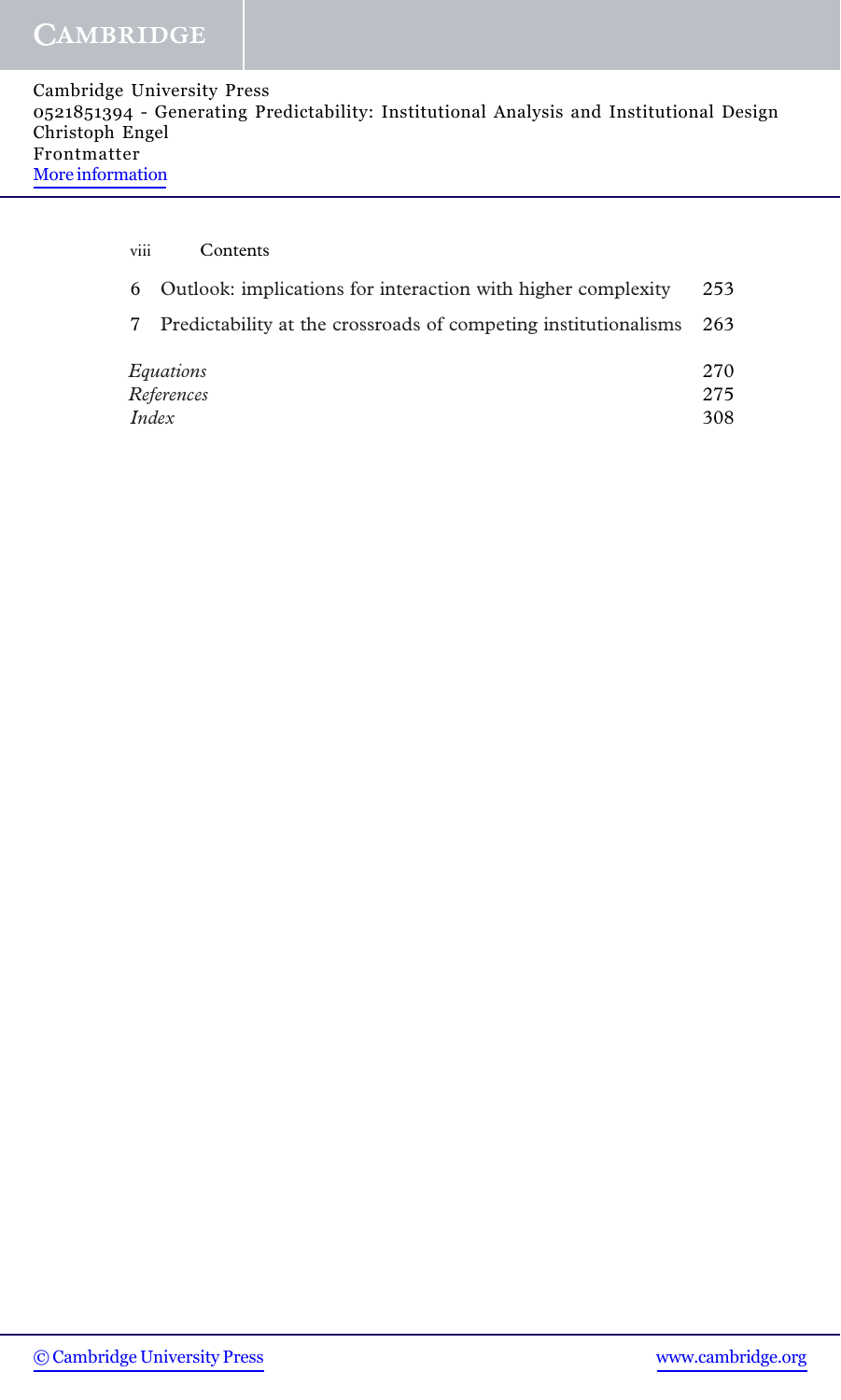## Preface

Surprise is a necessary member of a research team. My group conducts research on collective goods, like clean air, fisheries or the radio spectrum. We are interested in institutional design. The standard models for understanding our issue are economic. These models are admirably clear and advanced. But they are not interested in some phenomena that are crucial for our class of goods from a policy perspective. For example, people possess highly sensitive mechanisms for detecting cheats, and reactions to cheats are likely to be driven by individually quite irrational, but socially powerful punitive sentiments. Such findings have led us to a shift in the agenda. We now focus on fleshing out the implications of behavioural research for institutional design in the area of collective goods.

Not all of us were specialists in behavioural research at the outset of our work. The group therefore went through an extended exercise in collective learning, guided by those specialists who had been willing to join us for the purpose. Starting with the biases literature, we made ever more daring forays into behavioural territory. On doing this, one cannot but be overwhelmed by the richness of findings. This experience turned out to be the surprise cause for this book: if the human mind, at least at the symbolic level, is such a mixed bag of forces and effects, how on earth can we ever interact in a meaningful way? My intuition was: it is due to institutions. This book explores the hypothesis.

Not surprisingly, I am not the first to have this intuition. But none of those who previously looked at the issues examined here combined the three bodies of literature that I rely on: psychology for problem definition; game theory for generating a benchmark; institutional phenomenology for finding solutions. None of these authors had written for the institutional designer either; they all focused on the institutional analyst. As a result, they neglected one latent policy issue: institutional reform, undertaken with the best intentions, can hamper the hidden function of existing institutional arrangements for the generation of predictability.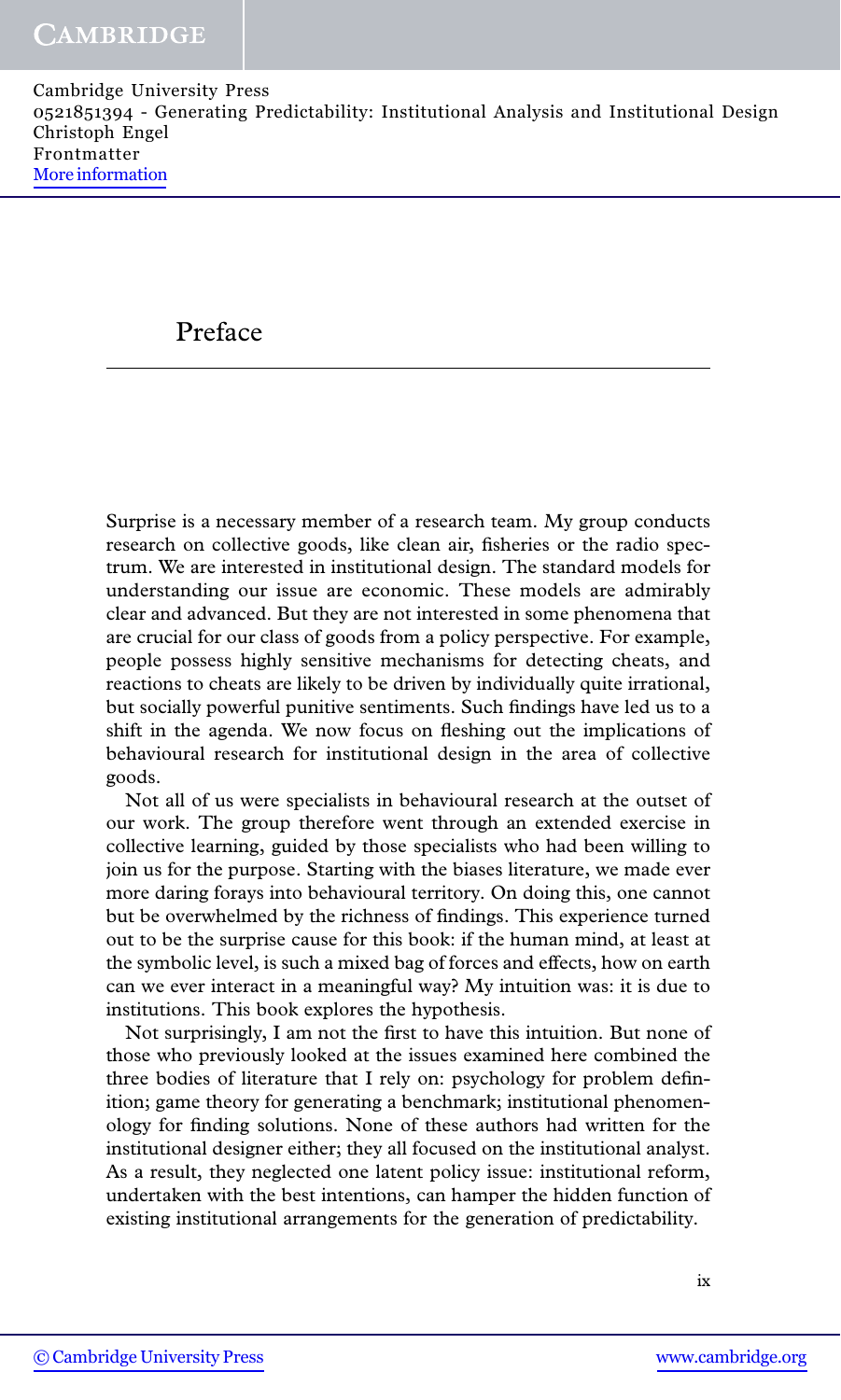### x Preface

Throughout the course of writing this book, many have given valuable advice. Elke Weber and Eric Johnson invited me to Columbia University to present an earlier version of the book and discuss it with the audience. The late Margaret Gruter enabled me do the same at the last Squaw Valley Conference she was able to chair. Bruno Frey and Gérard Hertig asked me to Zurich for the purpose. Arno Scherzberg and Gerhard Wegner invited me to Erfurt, and Karl Christoph Klauer to the Bonn Psychology Department. Roland Czada (Osnabrück) pointed me towards more of my predecessors. Burkhard Schipper (Bonn) was willing to read entire parts of the book critically. My most radical, and most elucidating, critics, however, have been the members of my own group: psychologists Martin Beckenkamp and Stephanie Kurzenhäuser; economists Heike Hennig-Schmidt, Frank Maier-Rigaud, Chrysostomos Mantzavinos and Dorothee Schmidt; political scientist Margaret McCown; and lawyers Thomas Baehr, Guido Kordel, Jörn Lüdemann, Stefan Magen, Indra Spiecker and Stefan Tontrup. Rosel Porcas has typed the whole volume with admirable speed and accuracy. Darrell Arnold has carefully checked and improved my English. Brigitte Martin has done the final layout. I am most grateful to all of them.

> CHRISTOPH ENGEL BONN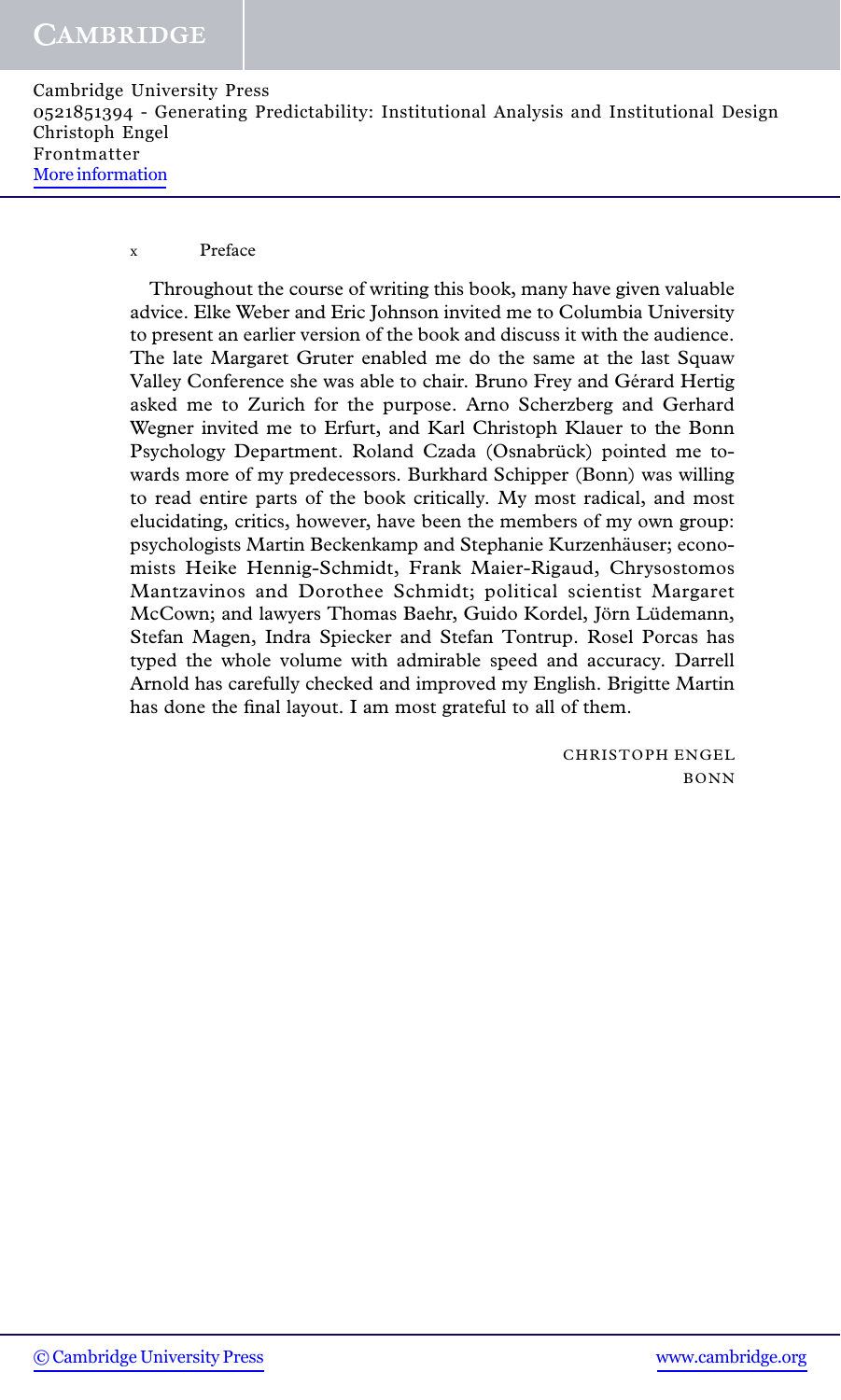# Notation

### Basic notation

- $c$  cost
- ε add on (to a term, typically small)
- g fair gain
- gg unfair gain
- $l$  loss
- $p$  Ego's subjective probability of Alter being beneficial
- q Ego's subjective probability of finding a signal that rationally makes him more optimistic
- $r$  Alter's expectation about Ego co-operating
- s side-payment
- $v$  expected value of the game for Ego

#### Suffixes for persons

| $c_A$ or $g_A$  | Alter                  |
|-----------------|------------------------|
| $c_F$ or $g_F$  | Ego                    |
| $c_{E+A}$       | Ego and Alter jointly  |
| $\mathcal{C}TP$ | third party            |
| $c_{SV}$        | sovereign intervention |

#### Suffixes for types of cost

- $c^{G2}$ out of pocket or opportunity cost of second game in a repeated or nested game
- $c^{In}$ cost of insurance
- $c<sup>s</sup>$ cost for getting a signal about Alter's type

xi